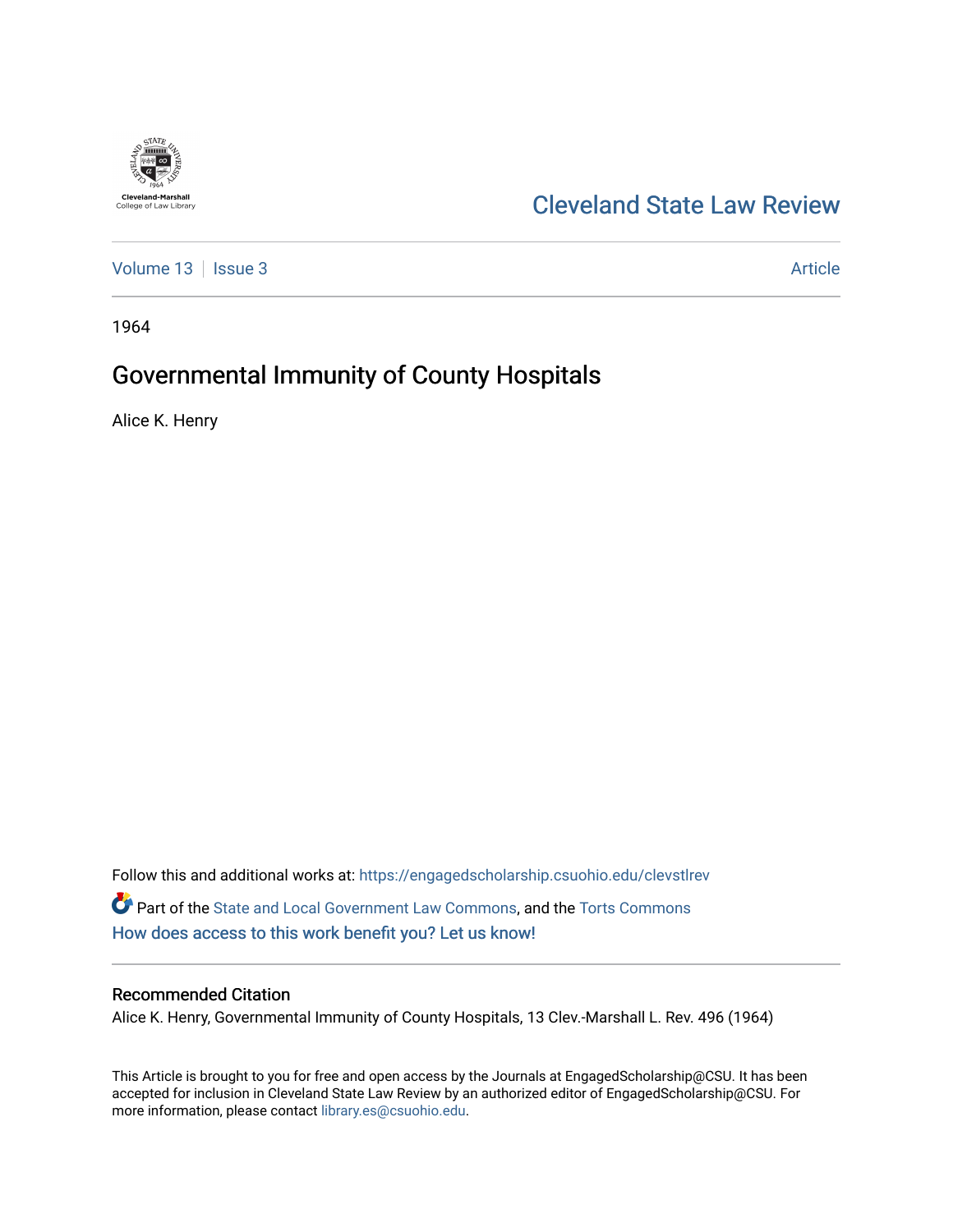## *Governmental Immunity of County Hospitals*

*Alice K. Henry\**

**<sup>G</sup>OVERNMENTAL** OR **SOVEREIGN IMMUNITY** in tort actions was first **Extragalactive Constants of Devon**,<sup>1</sup> where an action was brought against all the male inhabitants of the county for damages to plaintiff's wagon, caused **by** a defective bridge. In an early American case, *Mower v. Inhabitants of Leicester,2* it was held that no action at common law could be brought against the town for defective highways. In 1907, Mr. Justice Holmes, in *Kawananakoa v. Polyblank* stated:

A sovereign is exempt from suit, not because of any formal conception or obsolete theory, but on the logical and practical ground that there can be no legal right as against the authority that makes the law on which the right depends.<sup>3</sup>

This common law rule, often attacked as unjust and archaic,<sup>4</sup> has been modified to distinguish between governmental and proprietary functions, holding the county liable for torts committed in' performance of proprietary functions. <sup>5</sup>

The weight of authority holds that ownership and maintenance of a county hospital is a governmental function, even though the hospital is maintained for profit, and the county charges for treatment. $6$  Although there is no certain rule, there are tests for determining what is a governmental function:<sup>7</sup>

- (a) Does the function benefit the public at large?
- **(b)** Is the function normally demanded by the state?
- (c) Is the function normally exercised by a sovereign?
- (d) Is the function discretionary, political, or legislative?
- (e) Does the county gain some advantage, pecuniary or otherwise?8

**8 28** Miss. L. **J.** 247, 248 **(1957);** Antin v. Union School Dist. No. 2 of Clatsop County, **130** Ore. 461, **280** P. 664 **(1929).**

**<sup>\*</sup>** B.B.A., Western Reserve University; Staff Accountant with a Cleveland public accounting firm; Fourth-year student at Cleveland-Marshall Law School of Baldwin-Wallace College.

**<sup>1</sup> 100** Eng. Rep. 359, 2 T. R. **667** (1788).

**<sup>2</sup> 9** Mass. 247 **(1812).**

**<sup>3 205</sup> U. S.** 349, **353,** 27 Sup. Ct.-526, **527 (1907).**

**<sup>4</sup>** Spanel v. Mounds View School Dist. No. 621, 118 N. W. 2d **795** (Minn. **1962).**

**<sup>5</sup>** 20 **C.** J. S., Counties, Sec. 215, p. 1067; see, 2 Encyc. Negl., Secs. **312-320 (1962).**

**<sup>6 16</sup> A.** L. R. **2d 1083 (1951).**

**<sup>7</sup>** Kardulos v. City of Dover, **99 N.** H. **359, 111 A. 2d 327 (1955);** Fairweather, Test of Sovereign Immunity for Municipal Corporations, **13** Clev-Mar. L. R. 151 (1964).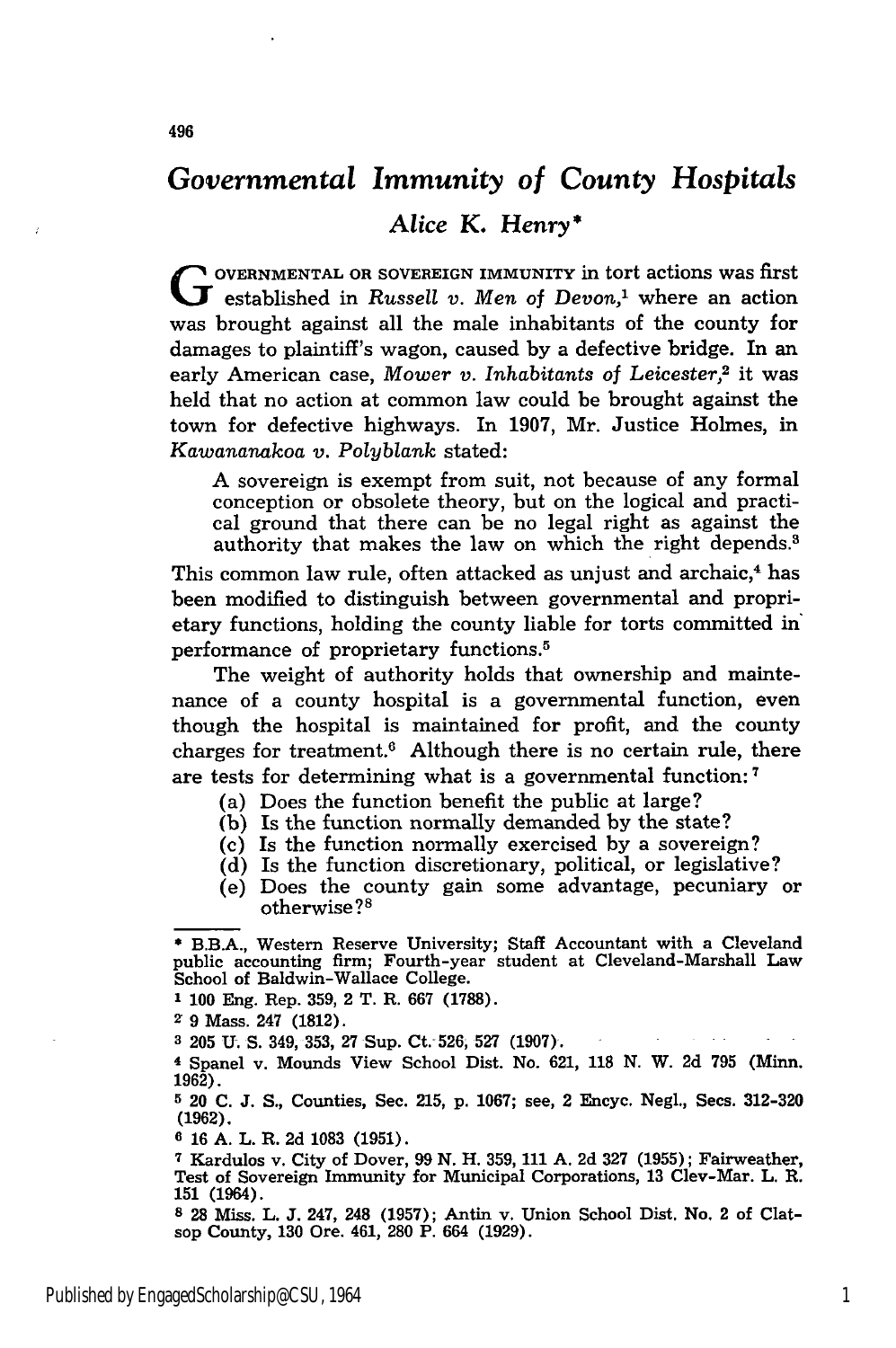Whether the patient is paying or non-paying may determine whether the defense of sovereign immunity is available. If he is paying, then the operation is proprietary and the county cannot use governmental immunity as a defense. However, if he is not, it is clearly a governmental function and no liability attaches.<sup>9</sup> This rule seems to place the heaviest burden on those least able to carry it.

In some states, the common law rule of sovereign immunity has been retained by statute.<sup>10</sup> In others, the purchase of liability insurance waives sovereign immunity to the extent of the insurance carried and the defense of sovereign immunity is not available to the insurer.<sup>11</sup>

The trend toward liability for county hospitals is evidenced by statutes abolishing governmental immunity.<sup>12</sup> In some states sovereign immunity has been abolished as the result of judicial decisions.<sup>13</sup> Thus, the burden for error and neglect is being shifted from the injured individual to the general public.

The following chart reflects the holdings in each state from those reported cases involving the issue of immunity of county hospitals in tort actions. Where this question has not been answered by the state courts, their position on some aspect of liability-immunity is indicated in the footnotes.

|                          | No County<br><b>Hospitals</b> | County<br>Immune | <b>County liable</b><br>or immunity<br>waived by purchase<br>of liability insurance |
|--------------------------|-------------------------------|------------------|-------------------------------------------------------------------------------------|
| Alabama <sup>14</sup>    |                               | x                |                                                                                     |
| Alaska <sup>15</sup>     |                               |                  | x                                                                                   |
| Arizona <sup>16</sup>    |                               |                  | x                                                                                   |
| Arkansas <sup>17</sup>   |                               |                  | x                                                                                   |
| California <sup>18</sup> |                               |                  | x                                                                                   |

**9** Florida and Idaho decisions illustrate this point, *infra* n. 23 and 26.

**<sup>10</sup>**Miss. Code Ann. tit. 13 ch. 1 § 3002.3 (1954); Wash. Rev. Code tit. 70 ch. 44 § **060 (8)** (1953).

**<sup>11</sup>**Ark. Stat. tit. 66 § 3240 (1959); Del. Code Ann. tit. **18** § **516 (1955);** Idaho Code tit. 41 § 3504 **and** tit. 41 § **3505 (1961); Ky.** Rev. Stat. tit. **67** § **186** (1960); Miss. Code Ann. tit. 25 ch. 6 § 7129-55 (1944); N. H. Rev. Stat. Ann. ch. 412 § **3 (1961); N. D.** Century Code Ann. tit. ch. 43 § 07 (1960); Ore. Rev. Stat. ch. 243 § **110 (1959);** Vt. Stat. Ann. tit. **29** § 1403, § 1404 (1959).

**<sup>12</sup>**Alaska Stat. tit. 9 § 09.50.250 (1962); Revised Laws of Hawaii **1955** ch. 245A § 2 **(1957);** Ill. Rev. Stat. ch. 34 § 301.1 (1961); N. Y. General Municipal **Law 50(d) (1963).**

**<sup>13</sup>**Stone v. Arizona Highway Commission, 93 Ariz. 384, **381** P. 2d **107** (1963); Spanel v. Mounds View School Dist No. 621, *supra* n. 4; Holytz v. City of Milwaukee, 17 Wis. 2d 26, **115 N.** W. **2d 618** (1962).

**<sup>14</sup>** Clark v. Mobile County Hospital Board, **151** So. 2d 750 (Ala. 1963); Garrett v. Escambia County Hospital Board, 266 Ala. 201, 94 So. 2d **762** (1957); (Continued on next page)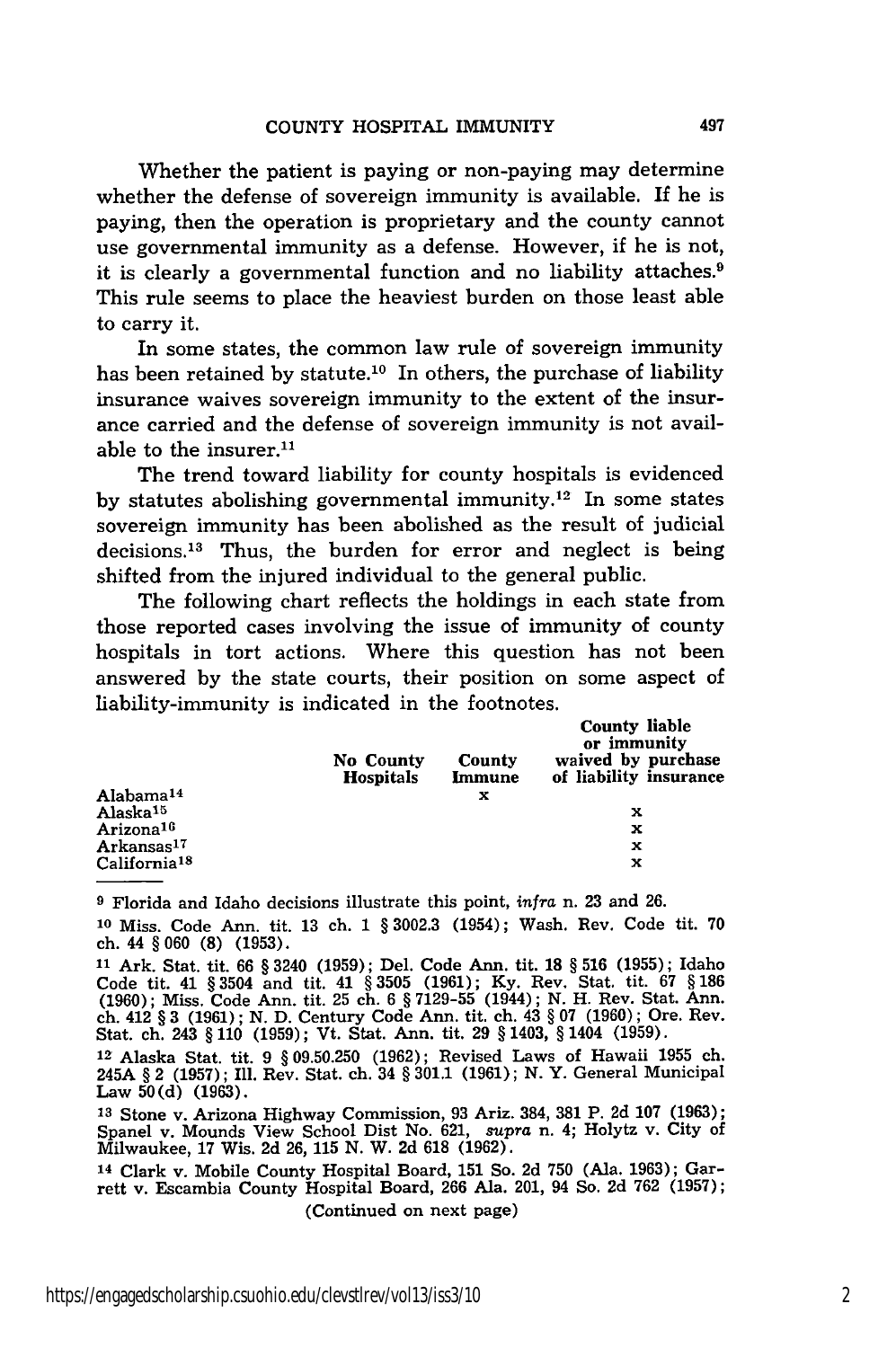#### 13 CLEV-MAR. L. R. (3)

|                                 | No County | County      | <b>County liable</b><br>or immunity<br>waived by purchase |
|---------------------------------|-----------|-------------|-----------------------------------------------------------|
|                                 | Hospitals | Immune      | of liability insurance                                    |
| Colorado <sup>19</sup>          |           | x           |                                                           |
| Connecticut <sup>20</sup>       | x         |             |                                                           |
| Delaware <sup>21</sup>          | x         |             |                                                           |
| Dist. of Columbia <sup>22</sup> |           | x           |                                                           |
| Florida <sup>23</sup>           |           | $\mathbf x$ | x                                                         |
| Georgia <sup>24</sup>           |           |             | x                                                         |
| Hawaii <sup>25</sup>            |           |             | x                                                         |
| Idaho <sup>26</sup>             |           | x           | x                                                         |
| Illinois <sup>27</sup>          |           |             | x                                                         |
| Indiana <sup>28</sup>           |           |             | x                                                         |
| Iowa <sup>29</sup>              |           |             | x                                                         |
| Kansas <sup>30</sup>            |           | x           |                                                           |
| Kentucky <sup>31</sup>          |           |             | x                                                         |
| Louisiana <sup>32</sup>         | x         |             |                                                           |
| Maine <sup>33</sup>             | x         |             |                                                           |
| Maryland <sup>34</sup>          |           | x           |                                                           |
| Massachusetts <sup>35</sup>     |           |             |                                                           |
| Michigan <sup>36</sup>          |           | x           |                                                           |
| Minnesota <sup>37</sup>         |           |             | x                                                         |
| Mississippi <sup>38</sup>       |           |             | x                                                         |
| Missouri <sup>39</sup>          |           | x           |                                                           |
| Montana <sup>40</sup>           |           | x           |                                                           |
| Nebraska <sup>41</sup>          |           | x           |                                                           |
| Nevada <sup>42</sup>            |           | x           |                                                           |
| New Hampshire <sup>43</sup>     |           |             | x                                                         |
| New Jersey <sup>44</sup>        |           | x           |                                                           |
| New Mexico <sup>45</sup>        |           | x           |                                                           |
| New York <sup>46</sup>          |           |             | x                                                         |
| North Carolina <sup>47</sup>    |           | x           |                                                           |
| North Dakota <sup>48</sup>      |           |             | x                                                         |
| Ohio <sup>49</sup>              |           | x           |                                                           |
| Oklahoma <sup>50</sup>          |           | x           |                                                           |
| Oregon <sup>51</sup>            |           |             | x                                                         |
| Pennsylvania <sup>52</sup>      |           |             |                                                           |
| Rhode Island <sup>53</sup>      | x         |             |                                                           |
| South Carolina <sup>54</sup>    |           | x           |                                                           |
| South Dakota <sup>55</sup>      |           | x           |                                                           |
| Tennessee <sup>56</sup>         |           |             | x                                                         |
| Texas <sup>57</sup>             |           |             |                                                           |
| Utah <sup>58</sup>              |           |             |                                                           |
| Vermont <sup>59</sup>           | x         |             |                                                           |
| Virginia <sup>60</sup>          | x         |             |                                                           |
| Washington <sup>61</sup>        |           | x           |                                                           |
| West Virginia <sup>62</sup>     |           | x           |                                                           |
| $W$ isconsin $^{63}$            |           |             | x                                                         |
| Wyoming <sup>64</sup>           |           | x           |                                                           |

### (Continued from preceding page)

Laney v. Jefferson County, 249 Ala. **612,** 32 So. 2d 542 (1947); Moore v. Walker County, 236 Ala. 688, **185** So. **175** (1938).

**<sup>15</sup>**Alaska Stat. tit. 9 § 09.05.250 (1962); All political subdivisions are liable for torts of their officers, agents or employees. Tuengel v. City of Sitka, Alaska, **118** F. Supp. **399** (D. Alaska, 1954).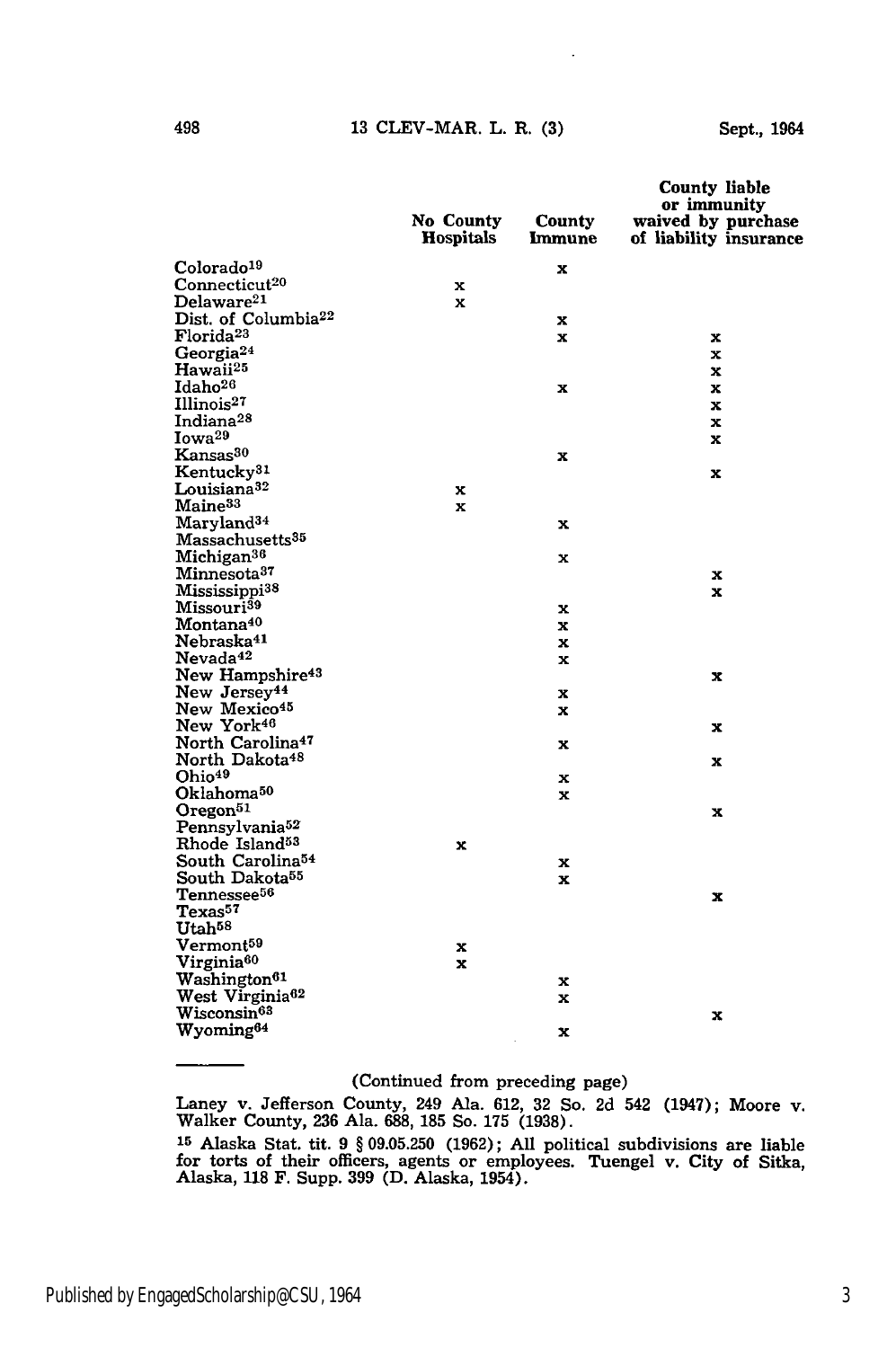**16** Hernandez v. County of Yuma, **91** Ariz. **35, 369** P. **2d 271 (1962);** Mc-Queary v. County of Yuma, **91** Ariz. **37, 369** P. **2d 273 (1962).**

**17 A** liability insurer of a county may be sued direct notwithstanding the fact that the county may not be sued under state law. Ark. Stat. tit. **66** § 3240 (1959). The entity, not subject to suit for tort, is not deemed required to carry liability insurance. Ark. Stat. Sec. **66-3242 (1959).** Accord**ing** to an opinion of the Arkansas Attorney General of May **10, 1950,** no hospital professional liability insurance need be carried **by** Arkansas county hospitals.

**<sup>18</sup>**Muskopf v. Corning Hospital Dist., **11** Cal. Rptr. **89, 359** P. **2d** 457 **(1961).**

**<sup>19</sup>**City and County of Denver v. Madison, 143 **Colo. 19, 351** P. **2d 826 (1960);** Schwalb v. Connely, **116 Colo. 195, 179** P. **2d 667** (1947).

**<sup>20</sup>**A private hospital receiving state aid in the form of a tax exemption and appropriation was not a state institution or state agency and is not entitled to immunity from liability. Cohen v. General Hospital Soc. of Conn., **113** Conn. **118,** 154 **A.** 435 **(1931).**

**<sup>21</sup>**The common law rule of sovereign immunity is adhered to **by** Delaware courts. Shelhorn **&** Hill, Inc. v. State, **187 A. 2d 71** (Del. **1962).** The defense of sovereign immunity is waived **by** purchase of insurance. Del. Code Ann. ch. **18** § **516.**

22 Colomeris v. District of Columbia, 226 F. 2d 266 (D. **C.** Cir. 1955); Jones v. District of Columbia, **279** F. 188 **(D.** C. Cir. 1922).

**<sup>23</sup>**In Smith v. Duval County Welfare Board, 118 So. **2d** 98 (Fla. 1960), the county was held immune from suit by a nonpaying patient; however, in Suwannee County Hospital Corp. v. Golden et al., 56 So. 2d 911 (Fla. 1952), it was held that the county was liable to a paying patient.

**<sup>24</sup>**Hospital Authority of Hall County v. Shubert, 96 Ga. **App.** 222, 99 **S. E. 2d** 708 (1957).

**25** Matsumura v. Hawaii County, 19 Hawaii 18 (1908); Mark v. City and County of Honolulu, 40 Hawaii 338 (1953); Revised Laws of Hawaii of 1955 ch. 245A § 2 (1957).

**<sup>26</sup>**Liable to paying patient; Immune as to non-paying patients. Henderson v. Twin Falls County, 56 Idaho 124, 50 P. **2d 597** (1935), afFd 59 Idaho 97, 80 P. **2d** 801, appeal dismissed 305 U. **S.** 568, 59 Sup. Ct. 149 (1938). Under Idaho Code tit. 41 § 3504, § **3505** there is a waiver of immunity to the extent of insurance coverage for both proprietary and governmental functions. If there is no insurance coverage, governmental immunity is not waived.

**<sup>27</sup>**Molitor v. Kaneland Community Unit Dist. No. **302, 18 Ill. 2d 11, 163 N. E. 2d 89 (1959);** However, Illinois cases hold that the county may waive its immunity to the extent of its insurance coverage; Comment, **9** De Paul L. Rev. **39 (1959).**

**<sup>28</sup>**Flowers v. Board of Commissioners of the County of Vanderburgh, 240 Ind. **668, 168 N. E. 2d** 224 **(1960).** Burns' Ann. Stat. tit. **39** § **1819 (1952);** See, Decline of Sovereign Immunity In Indiana, **36 Ind.** L. **J. 223 (1961).**

**<sup>29</sup>**As to paying patients: Wittmer v. Letts, 248 Iowa 648, **80 N.** W. **2d 561 (1957).**

**<sup>30</sup>**Wommack v. Lesh, 180 Kan. 548, 305 P. **2d** 854 (1957); Smith v. Higgins, 149 Kan. 477, 87 P. **2d** 544 (1939); Kebert v. Board of County Commissioners, 134 Kan. 401, 5 P. **2d** 1085 (1931); Isham v. Board of County Commissioners, 126 Kan. 6, 266 P. 655 (1928).

**31 By** statute, **Ky.** Rev. Stat. tit. 67 § 186 (1960), the carrying of liability insurance by county hospitals is a waiver of immunity to the extent of policy limits. The injured person can sue the insurer on the liability policy when liability has been determined by final judgment; Taylor v. Knox County Board of Education, **292 Ky.** 767, 167 **S.** W. **2d 700** (1942).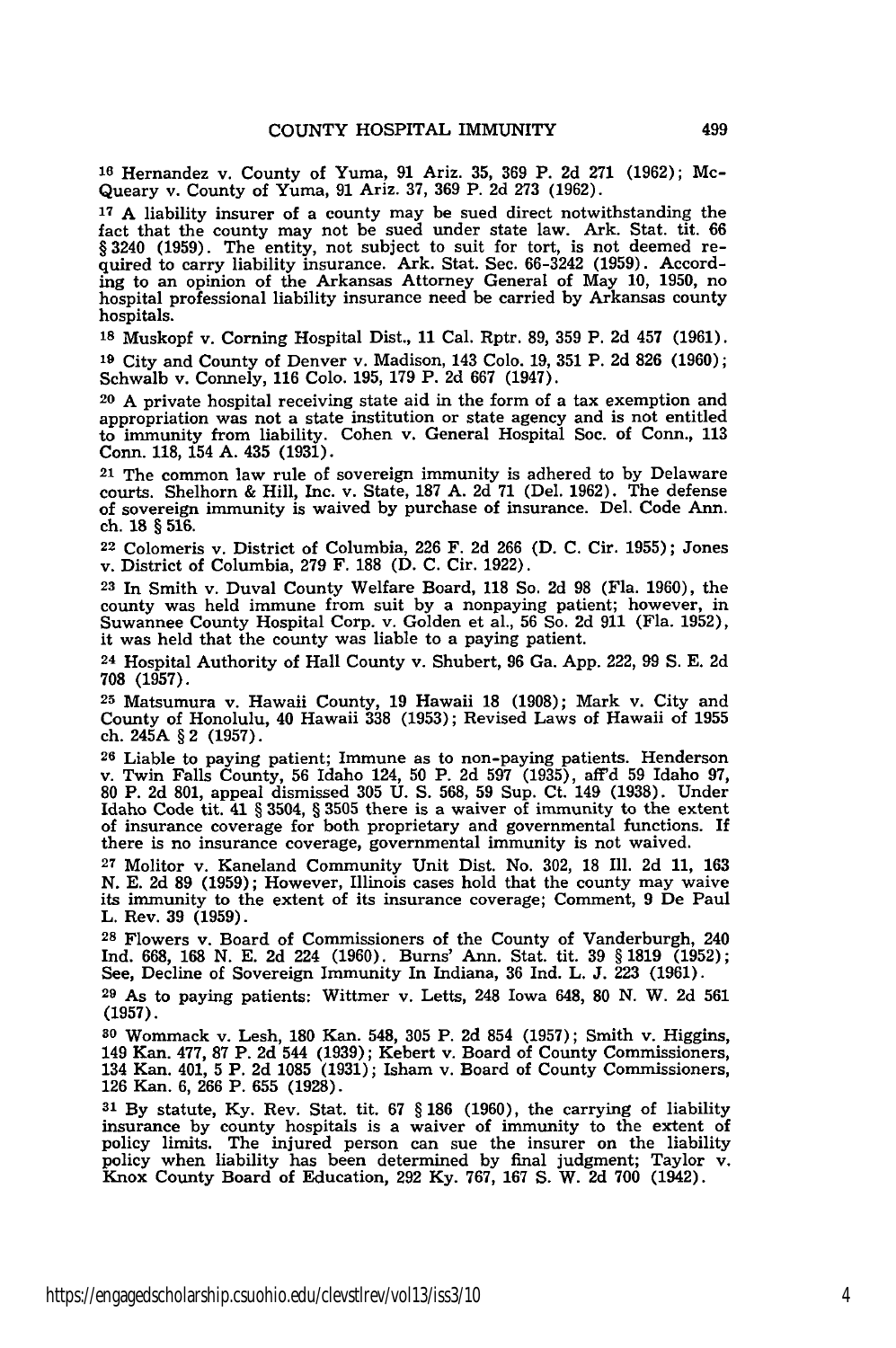**<sup>32</sup>**Public hospitals created by the state and its subdivisions are immune from suit. Messina v. Societe Francaise De Bienfaissance, **170** So. **801** (La. App. 1936).

**<sup>33</sup>**A town is not liable for ngelect in performance of duties imposed upon town officials in relation to a small pox epidemic. Brown v. Inhabitants of Vinalhaven, 65 Me. 402 (1876). A municipality maintaining a hospital for public welfare is performing a governmental function and is not liable for negligent performance of duties imposed by the legislature. Anderson v. City of Portland, 130 Me. 214 (1931).

**<sup>34</sup>**Thomas v. Board of County Commisisoners of Prince George County, 200 **Md.** 554, 92 A. 2d 452 (1952). Md. Ann. Code, Art. 48A § **85** (1957) provides for a waiver of charitable immunity to the extent of insurance. It has not been authoritatively determined whether this section applies to governmental hospitals.

**35 A** state hospital superintendent, as a public officer, is not liable for any omission to perform his statutory duties or for misfeasance of his servants or agents under the doctrine of respondeat superior, but he might be liable for active misfeasance committed in discharge of his ministerial duties. Somers v. Osterheld, 335 Mass. 24, 138 N. E. 2d **370** (1956).

**<sup>36</sup>**Lewis v. County of Genessee, **370** Mich. 110, 121 N. W. 2d 417 **(1963).**

**<sup>37</sup>**Spanel v. Mounds View School Dist. No. 621, *supra* n. 4; Minn. Stat. Ann. ch. 466 § .02 (1963).

**38** Immunity from suit for negligent, tortious or unauthorized acts is specifically retained. Miss. Code Ann. tit. 13 ch. 1 § 3002, § 3003 (1942). By the purchase of liability insurance, immunity is waived to the extent of insurance carried. Miss. Code Ann. tit. 25 ch. 6 § 7129-55 (1944).

**<sup>39</sup>**Hannon v. County of St. Louis, 62 Mo. 313 (1876); Lloyd v. Garren, 366 S. W. 2d 341 (Mo. 1963).

40 Witter v. Phillips County, Ill. Mont. 352, 109 P. 2d 56 (1941).

41 Stitzel v. Hitchcock County, 139 Neb. 700, 298 **N.** W. 555 (1941); Davie v. Douglas County, **98** Neb. 479, 153 N. W. **509** (1915).

**<sup>42</sup>**Although a public hospital established **by** a county under a statute was free from liability, the county was not relieved from legal responsibility. Hughey v. Washoe County, 73 Nev. 22, 306 P. 2d 1115 (1957).

43 Cushman v. Grafton, 97 N. H. **32,** 79 **A.** 2d 630 (1951); **N.** H. Rev. Stat. Ann., ch. 412 § 3 provides for a waiver of governmental immunity to the extent of insurance coverage.

44 Buckalew v. Middlesex County, 91 N. J. 517, 104 A. **308** (1918); Moskowitz v. Herman, 16 **N.** J. 223, 108 A. 2d 429 (1954).

**<sup>45</sup>**Elliott v. Lea County, **58** N. M. 147, 267 P. 2d 131 (1954); Clark v. Ruidoso-Hondo Valley Hospital, 72 N. M. 9, **380** P. 2d 168 (1963).

**46 N.** Y. General Municipal Law 50 (d) (1963).

47 Hitchings v. Albemarle Hospital, 220 F. 2d 716 (4th Cir. 1955).

**48 N. D.** Century Code Ann. tit. 40 ch. 43 § 07 authorizes political subdivisions to carry liability insurance. There is, then, a waiver of the defense of sovereign immunity to the extent of such insurance.

**<sup>49</sup>**Wierzbicki v. Carmichael, 118 Ohio App. 239, 187 **N.** E. 2d 184 (1963).

**<sup>50</sup>**Board of Commissioners of Harmon County v. Keen, 194 Okla. 593, 153 P. 2d 483 (1944); Hazlett v. Muskogee County, **168** Okla. 290, 32 P. 2d 940 (1934).

**51** Under Ore. Rev. Stat. ch. 243 § 110 (1959) an Oregon county can purchase liability insurance; the defense of governmental immunity is waived to the extent of the insurance carried.